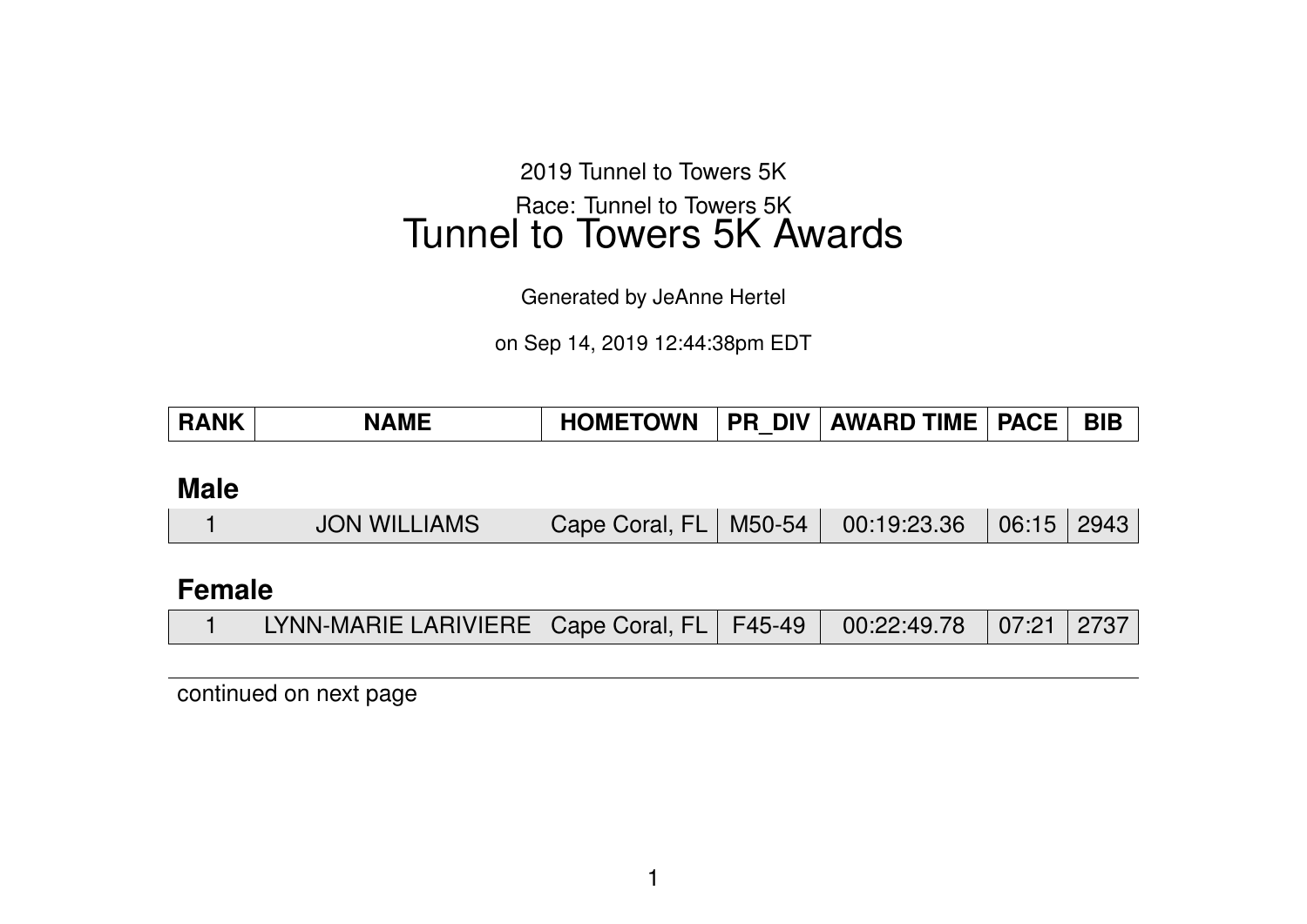| <b>RANK</b> | <b>NAME</b>              | <b>HOMETOWN</b>      | <b>PR DIV</b>            | <b>AWARD TIME   PACE  </b> |       | <b>BIB</b> |
|-------------|--------------------------|----------------------|--------------------------|----------------------------|-------|------------|
|             | <b>Male Armed Forces</b> |                      |                          |                            |       |            |
|             | <b>SEAN KRAMAK</b>       | <b>St James City</b> | <b>Male Armed Forces</b> | 00:23:40.50                | 07:38 | 2882       |

### **Female Armed Forces**

|  | SYLVIA RODRIGUEZ | $\mathsf{Lehigh}, -$ | Female Armed Forces   00:31:00.00   09:59   2674 |  |  |  |
|--|------------------|----------------------|--------------------------------------------------|--|--|--|
|--|------------------|----------------------|--------------------------------------------------|--|--|--|

### **Male Firefighter**

|  | <b>KENNY RIVERA</b> | Englewood, | Male Firefighter | 00:31:31.86 | $10:09$   2755 |  |
|--|---------------------|------------|------------------|-------------|----------------|--|
|--|---------------------|------------|------------------|-------------|----------------|--|

#### **Female Firefighter**

|  | <b>MELISSA GIOVONTI</b> | <b>Ft Myers</b> | <b>Female Firefighter</b> | $00:29:30.78$ 09:30 2879 |  |  |
|--|-------------------------|-----------------|---------------------------|--------------------------|--|--|
|--|-------------------------|-----------------|---------------------------|--------------------------|--|--|

#### **Male Police Officer**

|  | <b>ESTEBAN RODRIGUEZ</b> | Lehigh, $-$ | Male Police Officer | $\vert$ 00:29:00.63 $\vert$ 09:21 $\vert$ 2070 $\vert$ |  |  |
|--|--------------------------|-------------|---------------------|--------------------------------------------------------|--|--|
|--|--------------------------|-------------|---------------------|--------------------------------------------------------|--|--|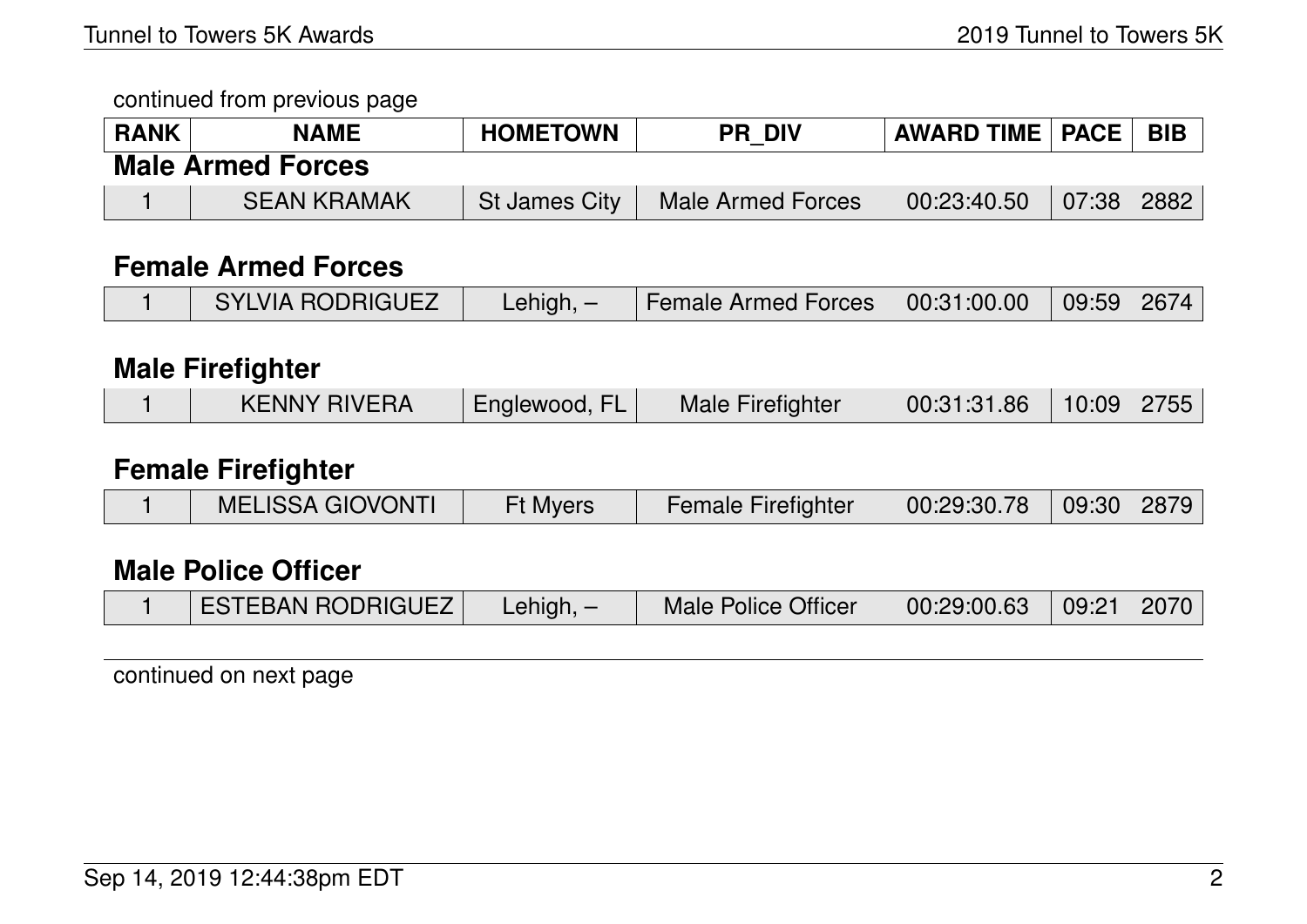| <b>RANK</b> | <b>NAME</b>                  | <b>HOMETOWN</b> | <b>PR DIV</b>         | <b>AWARD TIME   PACE  </b> |       | <b>BIB</b> |
|-------------|------------------------------|-----------------|-----------------------|----------------------------|-------|------------|
|             | <b>Female Police Officer</b> |                 |                       |                            |       |            |
|             | <b>PAVILION STEELMAN</b>     | Felda, FL       | Female Police Officer | 00:33:40.42                | 10:51 | 2824       |

# **M1-11**

| <b>DALLEN STEELMAN</b> | Felda, FL      | $M1 - 11$          | 00:25:29.67 | 08:13 | 2861 |
|------------------------|----------------|--------------------|-------------|-------|------|
| RAYDEL BLANCO          | Cape Coral, FL | M <sub>1</sub> -11 | 00:26:55.45 | 08:40 | 2863 |
| <b>MICHAEL STOKER</b>  | Fort Myers, FL | $M1 - 11$          | 00:27:15.07 | 08:47 | 2839 |

# **F1-11**

| <b>CATELYN HOLCOMB</b> | Fort Myers, FL | F <sub>1</sub> -11 | 00:27:58.64 | 09:01        | 2866 |
|------------------------|----------------|--------------------|-------------|--------------|------|
| <b>JAEDYN HOOVIS</b>   | Fort Myers, FL | F <sub>1</sub> -11 | 00:33:11.51 | 10:42   2826 |      |
| <b>HANNA ABOKOORA</b>  | Fort Myers, FL | F <sub>1</sub> -11 | 00:36:58.44 | 11:55   2872 |      |

# **M12-15**

| RILE<br>$\mathbf{v}$ | Myers,<br><b>Fort</b> | M<br>ンー | .69<br>00:24:27<br>T . <i>c</i> / | 07:53<br>uu | 2714 |
|----------------------|-----------------------|---------|-----------------------------------|-------------|------|
|                      |                       |         |                                   |             |      |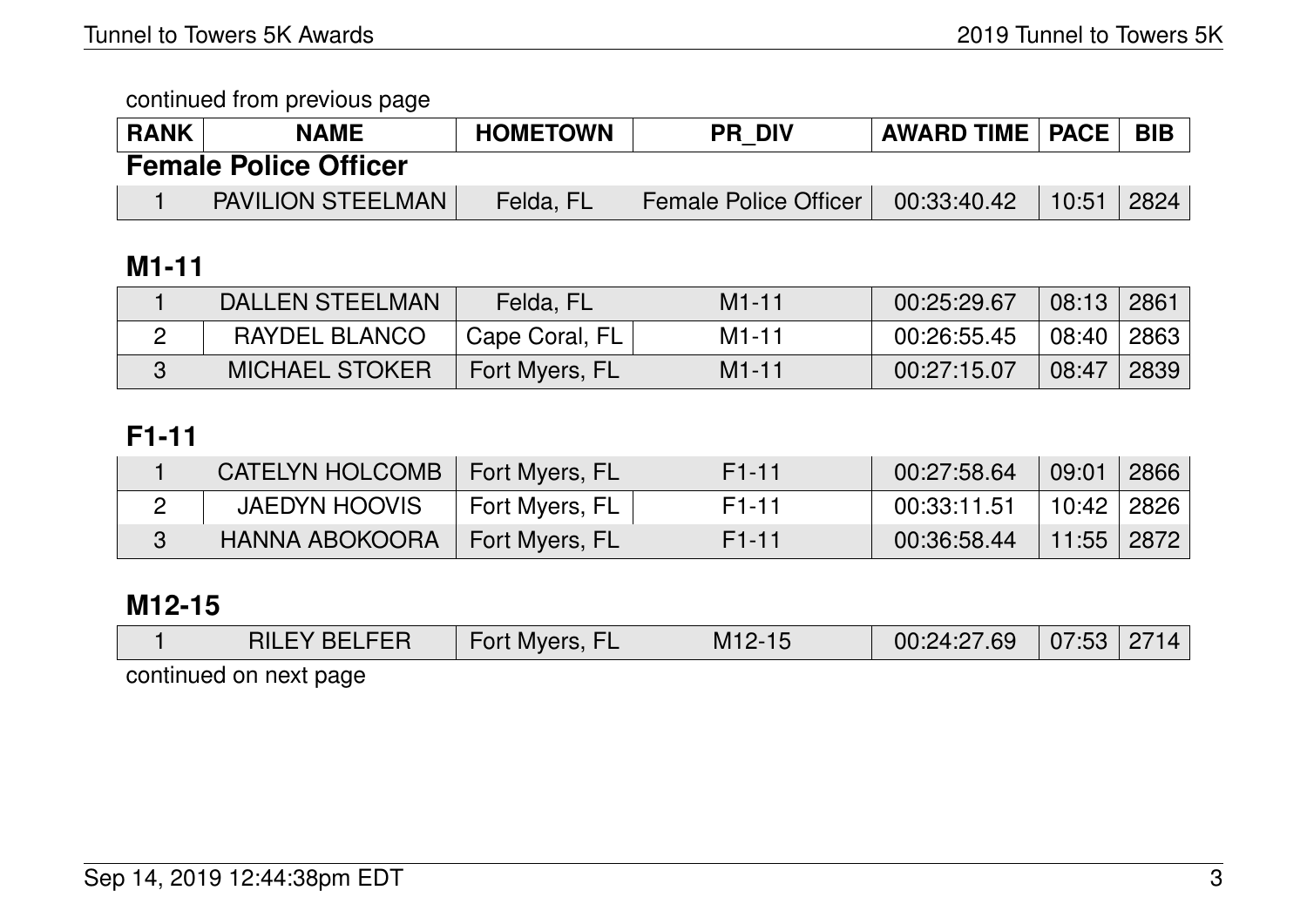| <b>RANK</b> | <b>NAME</b>            | <b>HOMETOWN</b>  |               | PR_DIV   AWARD TIME   PACE   BIB |              |  |
|-------------|------------------------|------------------|---------------|----------------------------------|--------------|--|
|             | <b>JACOB ANDERSON</b>  | Cape Coral, $FL$ | 「M12-15 」     | $00:29:22.98$ 09:28 2820         |              |  |
|             | <b>GABRIEL PALIJAN</b> | Fort Myers, FL   | $\mid$ M12-15 | 00:30:36.42                      | 09:52   2841 |  |

### **F12-15**

| SYDNEY MCKINSEY       | Cape Coral, FL   F12-15   00:27:03.55   08:43   2832 |                           |            |  |
|-----------------------|------------------------------------------------------|---------------------------|------------|--|
| <b>ANSLEY KELLEY</b>  | Fort Myers, FL   F12-15   00:31:42.63   10:13   2961 |                           |            |  |
| <b>ADDYSON FOSTER</b> | Punta Gorda, FL   F12-15                             | $00:33:00.37$ $\parallel$ | 10:38 2845 |  |

## **M16-19**

| <b>SEAN KOSINSKI</b>     | <b>Fort Myers</b> | M <sub>16</sub> -19 | 00:22:40.00                  | 07:18 2904     |  |
|--------------------------|-------------------|---------------------|------------------------------|----------------|--|
| <b>CHRISTIAN SALERNO</b> | Cape Coral, -     | M16-19              | $00:38:00.04$   12:14   2684 |                |  |
| DAVID RIHA               | Fort Myers, $-$   | M <sub>16</sub> -19 | 00:42:59.64                  | │ 13:51 │ 2751 |  |

## **F16-19**

| F16-19   00:29:27.49   09:29   2890  <br><b>NATALIE IPPOLITO</b><br><b>Ft Myers</b> |
|-------------------------------------------------------------------------------------|
|-------------------------------------------------------------------------------------|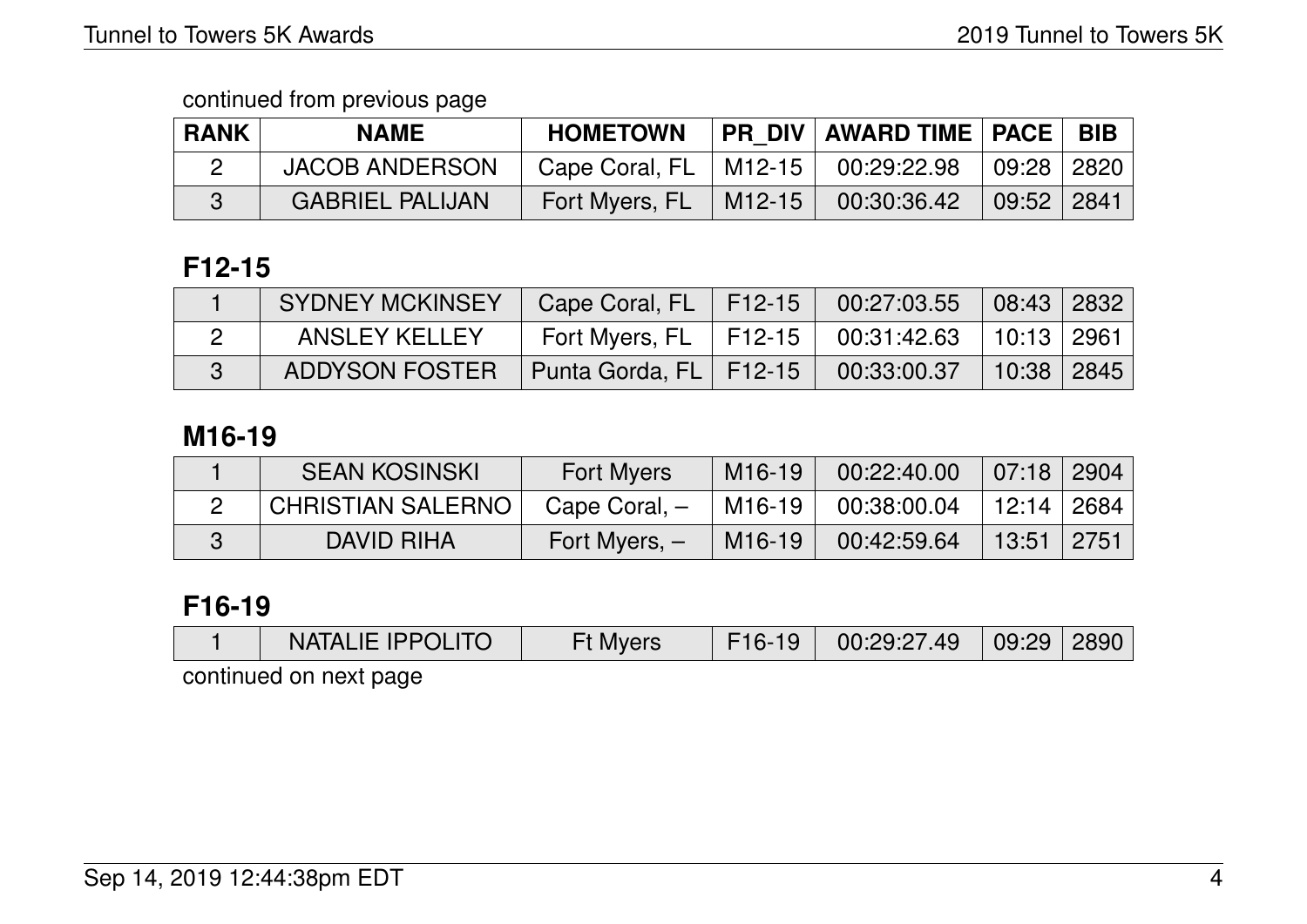| <b>RANK</b> | <b>NAME</b>                              | <b>HOMETOWN</b> | <b>PR DIV</b>       | $\mid$ AWARD TIME $\mid$ PACE $\mid$ |       | <b>BIB</b> |
|-------------|------------------------------------------|-----------------|---------------------|--------------------------------------|-------|------------|
|             | MORGAN YOUNGERMAN   Saint Petersburg, FL |                 | F <sub>16</sub> -19 | 00:29:49.33                          | 09:36 | 2840       |
|             | <b>MALIA HAWLEY</b>                      | Fort myers      | F <sub>16</sub> -19 | 00:32:34.07                          | 10:29 | 2915       |

### **M20-24**

|  | <b>RYAN STITES</b> | Punta Gorda | Male Firefighter   01:01:59.70   19:58   2883 |  |  |  |
|--|--------------------|-------------|-----------------------------------------------|--|--|--|
|--|--------------------|-------------|-----------------------------------------------|--|--|--|

### **F20-24**

| <b>BRITTANY LEUTH</b> | Fort myers     | F <sub>20</sub> -24 | 00:25:29.42 | 08:13             | 2929 |
|-----------------------|----------------|---------------------|-------------|-------------------|------|
| KAYLIE BEECH          | Fort Myers, FL | F20-24              | 00:27:04.37 | $\pm$ 08:43 $\pm$ | 2867 |
| RACHEL HAFER          | Cape Coral, FL | F20-24              | 00:28:02.55 | 09:02             | 2769 |

#### **M25-29**

| <b>HAILON WONG</b>      | <b>Fort Myers</b> | M25-29 | 00:20:03.49 | 06:28 | 2900 |
|-------------------------|-------------------|--------|-------------|-------|------|
| RYAN SONGER             | Cape Coral, FL    | M25-29 | 00:23:31.20 | 07:35 | 2952 |
| <b>DUSTIN GREENWELL</b> | Fort myers        | M25-29 | 00:25:41.71 | 08:17 | 2930 |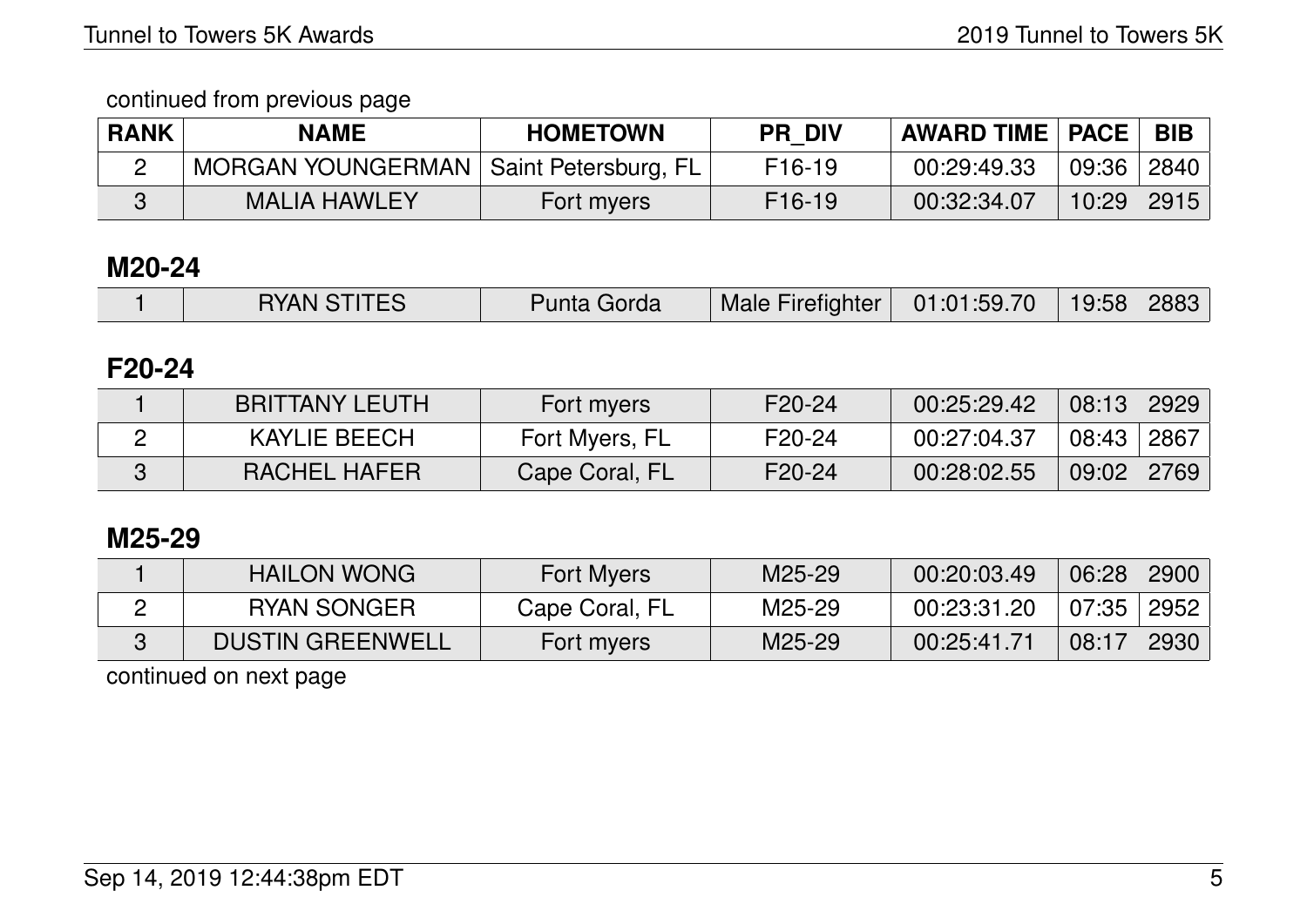| <b>RANK</b> | <b>NAME</b> | <b>HOMETOWN</b> |  | <b>PR DIV AWARD TIME   PACE  </b> |  | <b>BIB</b> |
|-------------|-------------|-----------------|--|-----------------------------------|--|------------|
|-------------|-------------|-----------------|--|-----------------------------------|--|------------|

### **F25-29**

| <b>YESENIA PONCE</b>   | <b>FORT MYERS F25-29</b> |               | $00:23:45.63$ 07:39 2906 |                   |  |
|------------------------|--------------------------|---------------|--------------------------|-------------------|--|
| EMMA FAIN              | Fort Myers, $ \parallel$ | $\mid$ F25-29 | 00:25:39.67              | $\mid$ 08:16 2682 |  |
| <b>EMILY CATTANACH</b> | Fort Myers, FL   F25-29  |               | 00:29:02.03              | ∣ 09:21 ∣ 2791    |  |

### **M30-34**

| <b>JOSHUA DORSEY</b>   | Fort Myers, FL   M30-34 |        | $\set{00:19:51.29}$ 06:24 2718 |              |  |
|------------------------|-------------------------|--------|--------------------------------|--------------|--|
| <b>SEAN PHAM</b>       | <b>Fort Myers</b>       | M30-34 | $00:21:21.75$ .                | 06:53   2894 |  |
| <b>BENEDIKT BREUER</b> | Germany                 | M30-34 | 00:21:34.36                    | $06:57$ 2963 |  |

#### **F30-34**

| <b>LEZLIE NASSEF</b> | Fort Myers, $FL$   F30-34 |                 | $00:25:34.16$ 08:14 2733   |  |
|----------------------|---------------------------|-----------------|----------------------------|--|
| MARSHA MCCOMBIE      | Fort Myers, FL   F30-34   |                 | $00:25:41.22$ 08:17 2945   |  |
| CHRISTINA CARRANZA   | Naples, FL                | $\sqrt{530-34}$ | $00:26:02.38$ $08:23$ 2743 |  |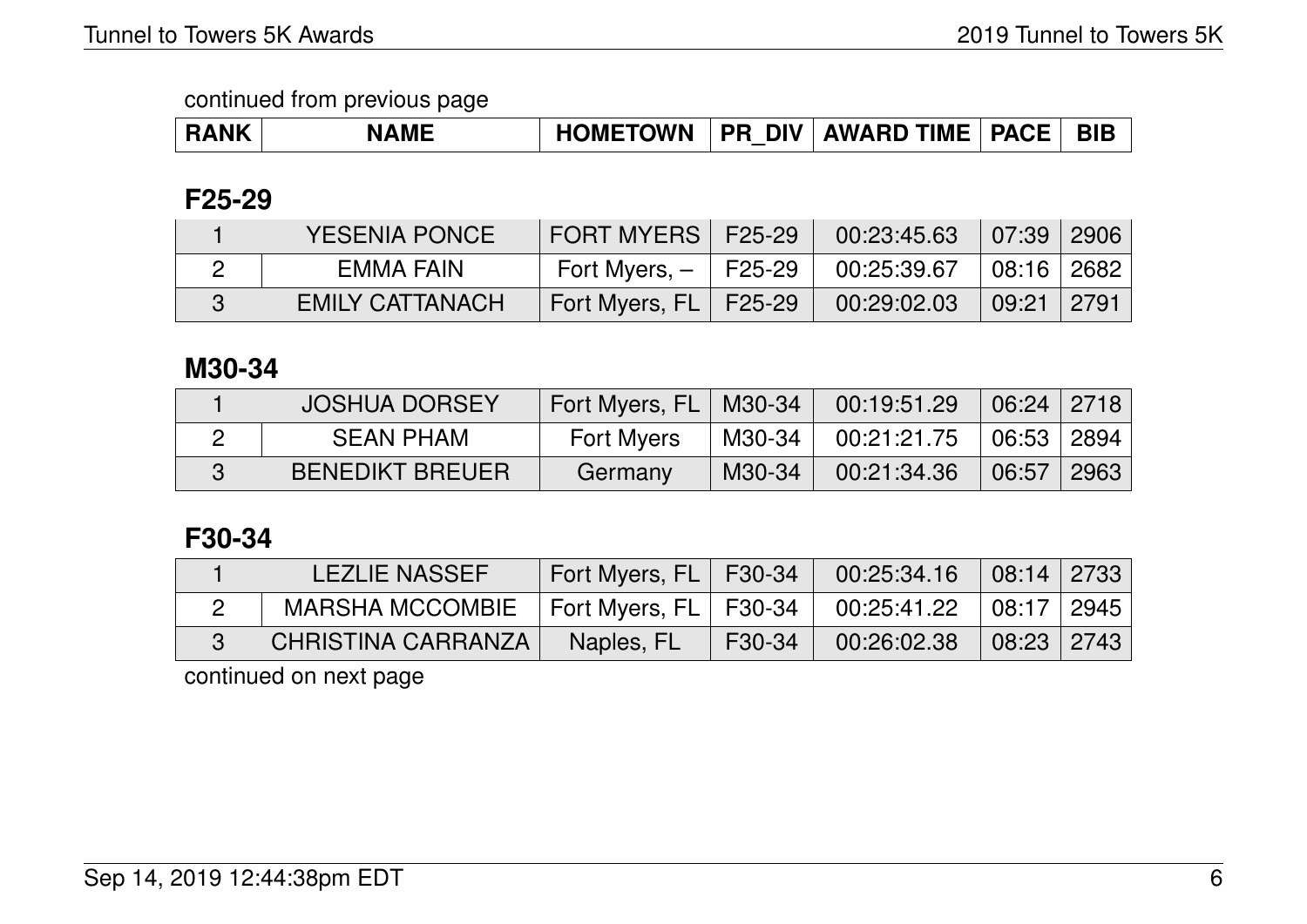| <b>RANK</b> | <b>NAME</b> | <b>OMETOWN</b> | <b>DIV</b><br>$\mathbf{P}_{\mathbf{H}}$ | <b>TIME</b><br>AWA<br>.RD | <b>PACE</b><br>NJL | <b>BIE</b> |
|-------------|-------------|----------------|-----------------------------------------|---------------------------|--------------------|------------|
|-------------|-------------|----------------|-----------------------------------------|---------------------------|--------------------|------------|

### **M35-39**

| <b>JASON SABO</b>      | Fort Myers, FL | M35-39 | 00:23:08.92 | 07:28 | 2758 |
|------------------------|----------------|--------|-------------|-------|------|
| <b>BRENDAN MAY</b>     | Fort Myers, FL | M35-39 | 00:24:36.64 | 07:56 | 2801 |
| <b>BENJMAIN SYLVIA</b> | Cape Coral, FL | M35-39 | 00:25:56.96 | 08:22 | 2965 |

## **F35-39**

| JANEL MASSING       | Fort Myers, FL | F35-39              | 00:24:23.12 | 07:51        | 2809 |
|---------------------|----------------|---------------------|-------------|--------------|------|
| NICOLE BAZINET      | Fort Myers, FL | F <sub>35</sub> -39 | 00:25:03.71 | $-08:04$ $+$ | 2924 |
| ELIZABETH TEMPLETON | Cape coral     | F <sub>35</sub> -39 | 00:25:36.07 | 08:15        | 2938 |

### **M40-44**

| <b>EDWIN PACHECO</b> | Naples, FL     | M40-44                               | 00:20:29.87 | 06:36 2854   |          |
|----------------------|----------------|--------------------------------------|-------------|--------------|----------|
| <b>BRIAN KELLEY</b>  | Fort Myers, FL | M40-44                               | 00:22:35.05 | 07:17        | l 2760 l |
| <b>ERNST EXUME</b>   |                | Lehigh Acres, FL   Male Armed Forces | 00:24:01.85 | $07:45$ 2725 |          |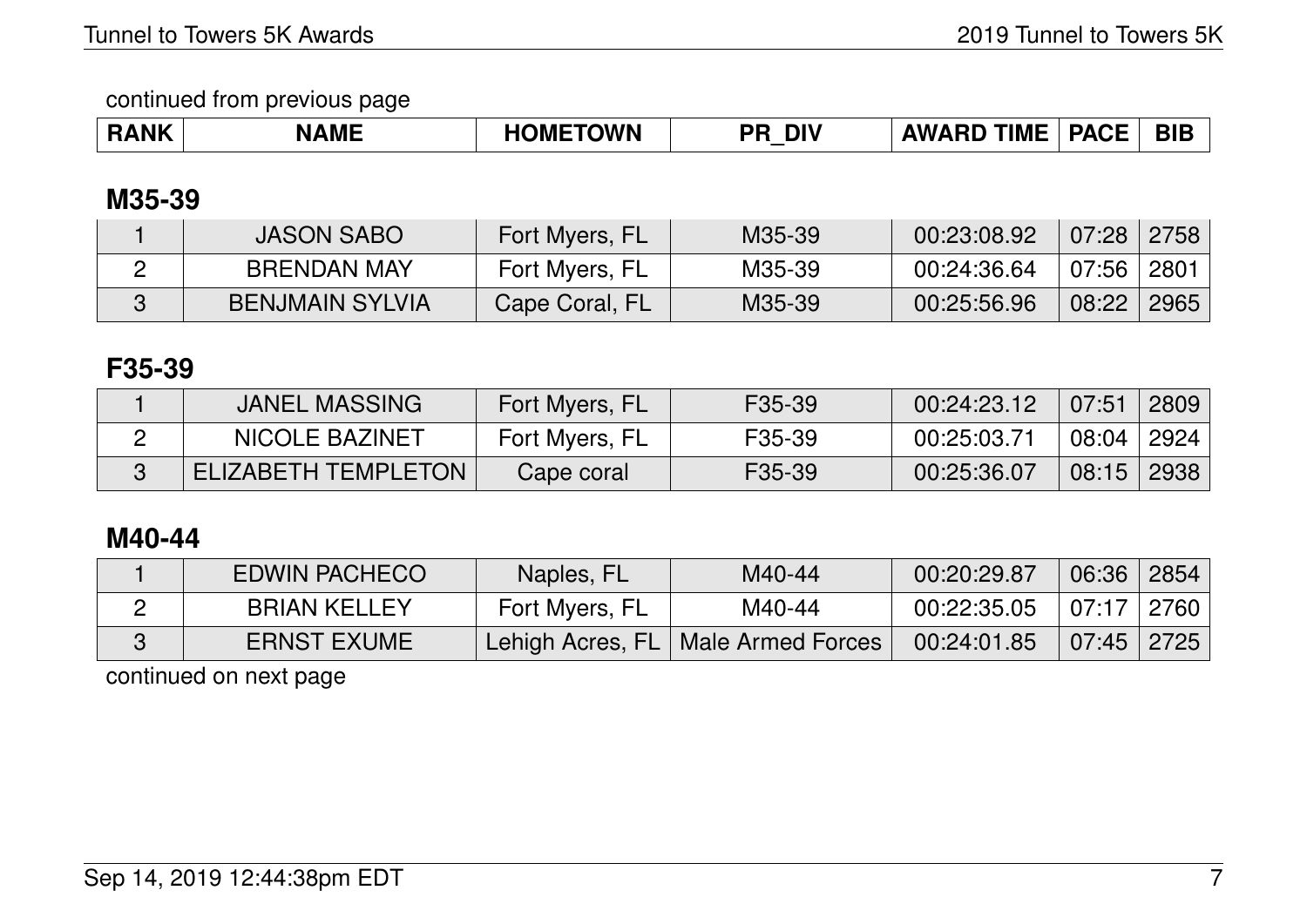| <b>INK</b> | <b>AME</b><br>N/ | TOWN<br>MI<br>−™ | <b>DIV</b><br>DE | <b>TIMF</b><br><b>\W/</b><br>`n∟ | ПА ЛГ<br>OΔ.<br>AUC | <b>BIB</b> |
|------------|------------------|------------------|------------------|----------------------------------|---------------------|------------|
|------------|------------------|------------------|------------------|----------------------------------|---------------------|------------|

#### **F40-44**

| <b>MARIE GRASMEIER</b>  | Fort Myers, FL  | F40-44                    | 00:25:35.75 | 08:15 | 2703            |
|-------------------------|-----------------|---------------------------|-------------|-------|-----------------|
| ANA MENDRZYCKI          | Fort Myers, FL  | F40-44                    | 00:26:57.21 | 08:41 | $^{\circ}$ 2712 |
| <b>MELISSA GIOVONTI</b> | <b>Ft Myers</b> | <b>Female Firefighter</b> | 00:29:30.78 | 09:30 | 2879            |

#### **M45-49**

| <b>MARK FEDIGAN</b>   | Fort Myers, FL  | M45-49           | 00:25:43.94 | 08:17 | $\sqrt{2812}$ |
|-----------------------|-----------------|------------------|-------------|-------|---------------|
| <b>KEVIN MCMAHON</b>  | Fort Myers, $-$ | Male Firefighter | 00:31:54.33 | 10:17 | 2694          |
| <b>BRIAN CARTELLI</b> | Cape Coral, -   | M45-49           | 00:37:49.42 | 12:11 | 2403          |

#### **F45-49**

| EYNN-MARIE LARIVIERE Gape Coral, FL |                | <del>F45-49</del> | 0.00.10.70<br><del>00.22.49.70</del> | <del>07:21</del> | <del>2737</del> |
|-------------------------------------|----------------|-------------------|--------------------------------------|------------------|-----------------|
| LISA HEALY                          | Fort Myers, FL | F45-49            | 00:25:35.30                          | 08:15            | 2704            |
| <b>MIRIAM KELLER</b>                | Fort Myers, FL | F45-49            | 00:25:54.98                          | 08:21            | 2833            |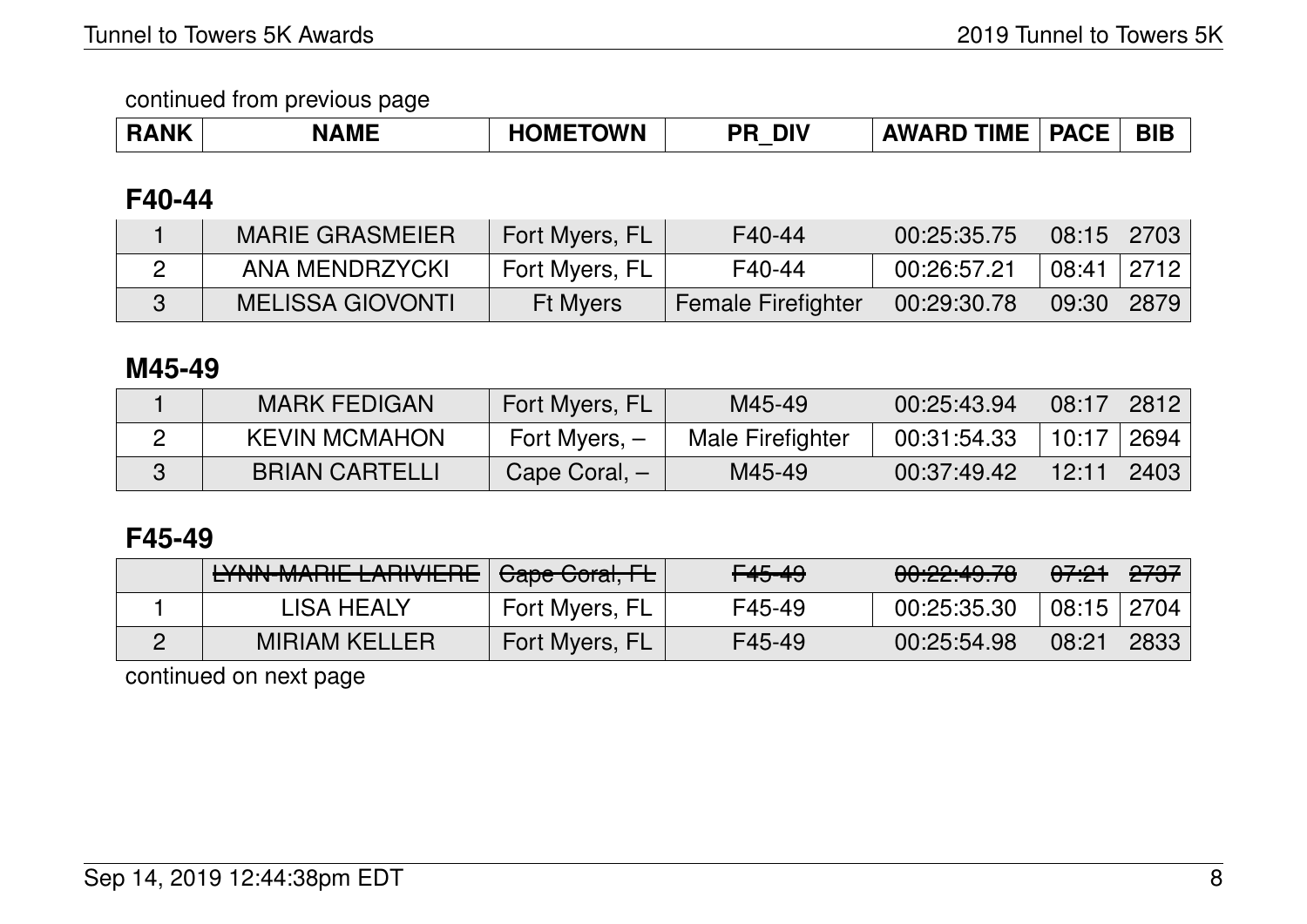| <b>RANK</b> | <b>NAME</b>           | <b>HOMETOWN</b> | <b>DIV</b><br>PR. | <b>AWARD TIME   PACE  </b> |       | <b>BIB</b> |
|-------------|-----------------------|-----------------|-------------------|----------------------------|-------|------------|
|             | <b>RENEE SHEPPARD</b> | Cape Coral, –   | F45-49            | 00:26:46.90                | 08:38 | 2763       |

### **M50-54**

| JONI WILL LANAC<br><del>JUN WILLIAMJ</del> | Cape Coral, FL | <del>M50-54</del> | <u>AA. 1 A. AA AA </u><br><del>uu.id.zu.uu</del> | <del>06:15</del> | <del>2943</del> |
|--------------------------------------------|----------------|-------------------|--------------------------------------------------|------------------|-----------------|
| MIKE SHEPPARD                              | Cape Coral, FL | M50-54            | 00:22:20.27                                      | 07:12   2761     |                 |
| <b>SEAN KRAMAK</b>                         | St James City  | Male Armed Forces | 00:23:40.50                                      | $\sqrt{07:}38$   | 2882            |
| CARLOS CAPOTE                              | auburndale     | M50-54            | 00:28:55.75                                      | 09:19            | 2886            |

## **F50-54**

| <b>ANGIE MANLEY</b> | Bonita Springs, FL | F50-54 | 00:28:39.48 | 09:14 | 2727 |
|---------------------|--------------------|--------|-------------|-------|------|
| <b>MIKIE STROH</b>  | Fort Myers, FL     | F50-54 | 00:32:16.35 | 10:24 | 2835 |
| <b>KERRI MAW</b>    | Sanibel            | F50-54 | 00:32:38.93 | 10:31 | 2892 |

# **M55-59**

|  |  | <b>SAMMY MAPES</b> | <b>Fort Myers Beach, FL</b> | M55-59 | 00:19:44.96 | $06:22 \mid 2951$ |  |
|--|--|--------------------|-----------------------------|--------|-------------|-------------------|--|
|--|--|--------------------|-----------------------------|--------|-------------|-------------------|--|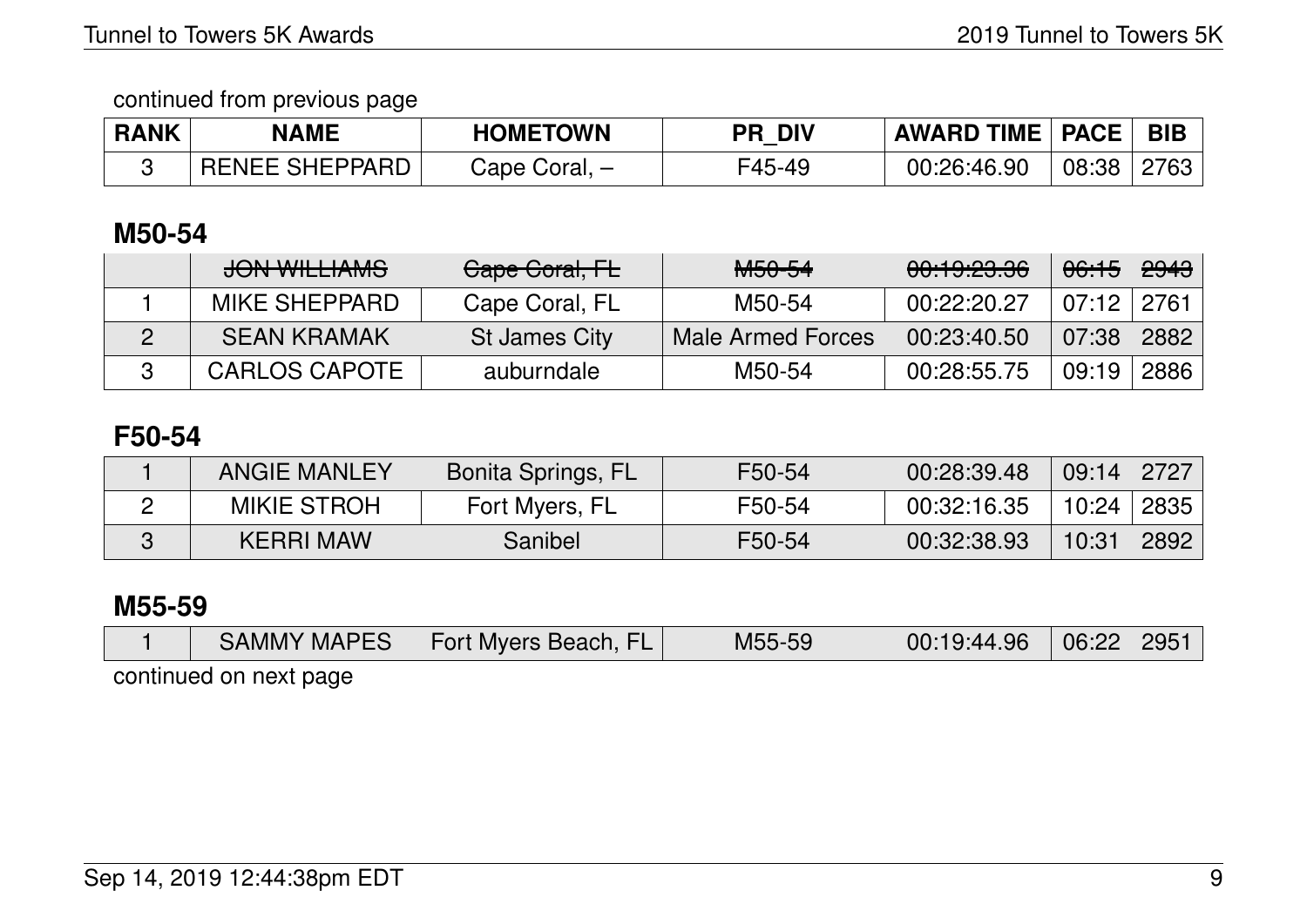| <b>RANK</b> | <b>NAME</b>           | <b>HOMETOWN</b>   |        | PR_DIV   AWARD TIME   PACE |                                    | <b>BIB</b> |
|-------------|-----------------------|-------------------|--------|----------------------------|------------------------------------|------------|
|             | <b>MICHAEL BRAVO</b>  | <b>Fort Myers</b> | M55-59 | 00:21:18.77                | $\vert$ 06:52 $\vert$ 2926 $\vert$ |            |
|             | <b>CURTIS BENTELY</b> | Cushing, ME       | M55-59 | 00:21:33.12                | $06:57$   2827                     |            |

#### **F55-59**

| <b>MARNIE KELLER</b>  | Cape Coral, FL | F55-59 | 00:29:14.31                                        | $\vert$ 09:25 $\vert$ 2779 $\vert$ |  |
|-----------------------|----------------|--------|----------------------------------------------------|------------------------------------|--|
| <b>LUCINDA KELLEY</b> | Labelle, FL    | F55-59 | $\mid$ 00:31:19.17 $\mid$ 10:05 $\mid$ 2808 $\mid$ |                                    |  |
| DANA HILMOE           | Naples, FL     | F55-59 | 00:31:42.02                                        | 10:13 2742                         |  |

### **M60-64**

| <b>SCOTT TURNBULL</b> | <b>Fort Gratiot</b> | M60-64 | 00:23:41.42 | $\mid$ 07:38 $\mid$ 2928 $\mid$    |  |
|-----------------------|---------------------|--------|-------------|------------------------------------|--|
| <b>DOUG LINDERER</b>  | Naples, FL          | M60-64 | 00:25:32.60 | $\vert$ 08:14 $\vert$ 2740 $\vert$ |  |
| <b>GREG HARRIE</b>    | Fort Myers, $-$     | M60-64 | 00:36:51.84 | 11:52 1876                         |  |

### **F60-64**

|  |  | FRANCINE GOLDEN   Lehigh Acres, FL   F60-64   00:29:46.46   09:36   2774 |  |  |  |  |  |
|--|--|--------------------------------------------------------------------------|--|--|--|--|--|
|--|--|--------------------------------------------------------------------------|--|--|--|--|--|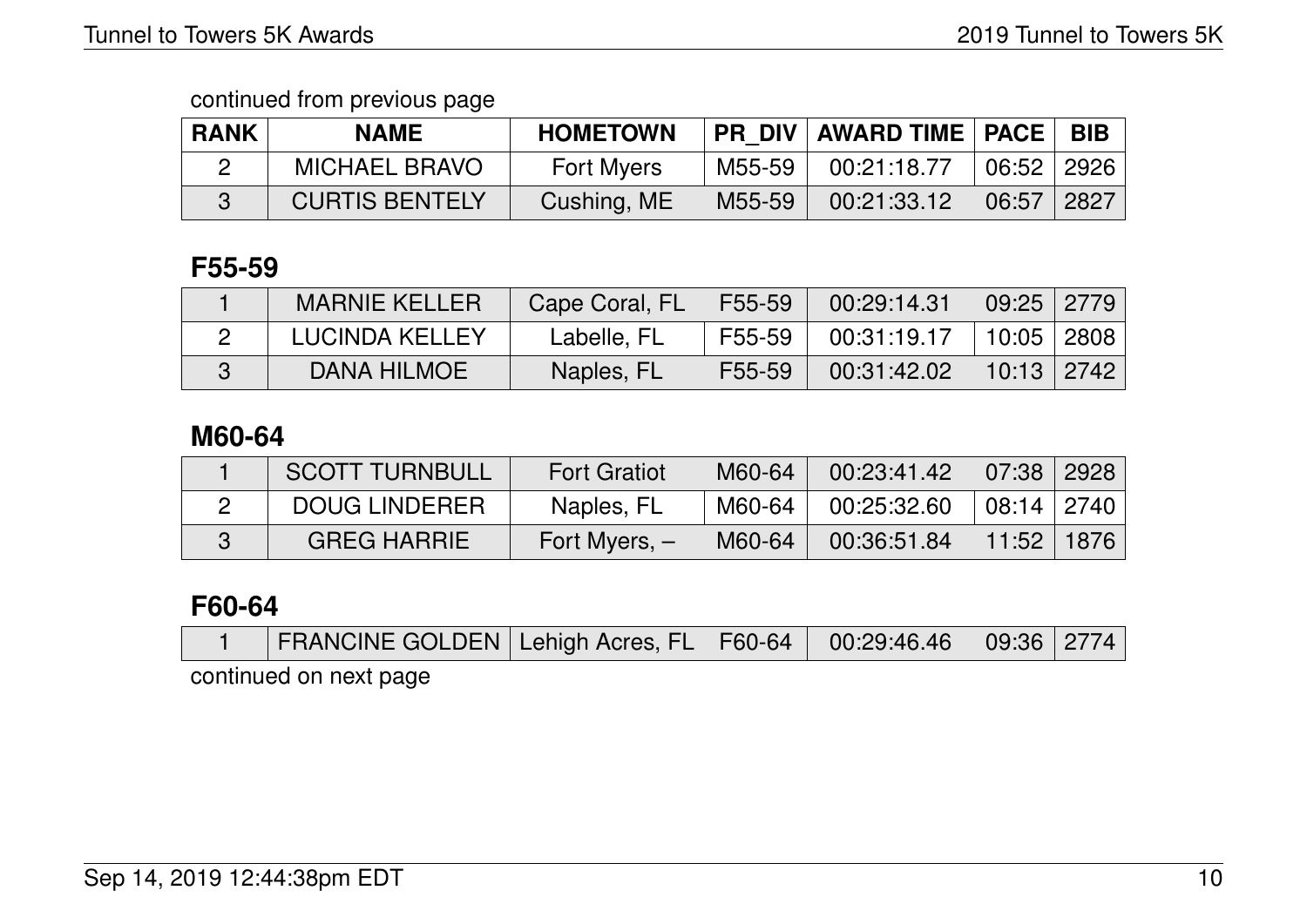| <b>RANK</b> | <b>NAME</b>                                         | <b>HOMETOWN</b> |        | <b>PR DIV   AWARD TIME   PACE  </b> |              | <b>BIB</b> |
|-------------|-----------------------------------------------------|-----------------|--------|-------------------------------------|--------------|------------|
|             | KIMBERLY SOUTHWORTH   Fort Myers Beach, FL   F60-64 |                 |        | 00:42:36.58                         | 13:43   2778 |            |
|             | <b>THERESA BARRETT</b>                              | Wantagh, NY     | F60-64 | 00:51:51.31                         | 16:42   2713 |            |

### **M65-69**

| <b>JOHN BATES</b>     | Captiva, FL    | M65-69 | 00:24:57.57 | 08:03 | 2944 |
|-----------------------|----------------|--------|-------------|-------|------|
| <b>JOSEPH BYER</b>    | Fort Myers, FL | M65-69 | 00:25:01.73 | 08:04 | 2807 |
| <b>DENNIS BLONDIN</b> | Fort Myers, FL | M65-69 | 00:27:14.85 | 08:47 | 2728 |

## **F65-69**

| <b>DIANE SOBEL</b>     | Fort Myers, FL       | F65-69 | 00:30:20.41 | 09:46   2793 |      |
|------------------------|----------------------|--------|-------------|--------------|------|
| JOANN HINMAN           | Cape Coral, FL       | F65-69 | 00:35:14.43 | 11:21 2747   |      |
| <b>MARIANN GRIFFIN</b> | Fort Myers Beach, FL | F65-69 | 00:42:35.29 | 13:43        | 2738 |

# **M70-74**

| <b>RICH SOBEL</b> | Fort Myers, | M70-74 | 00:39:06.41 | 12:36 | 2795 |
|-------------------|-------------|--------|-------------|-------|------|
|                   |             |        |             |       |      |